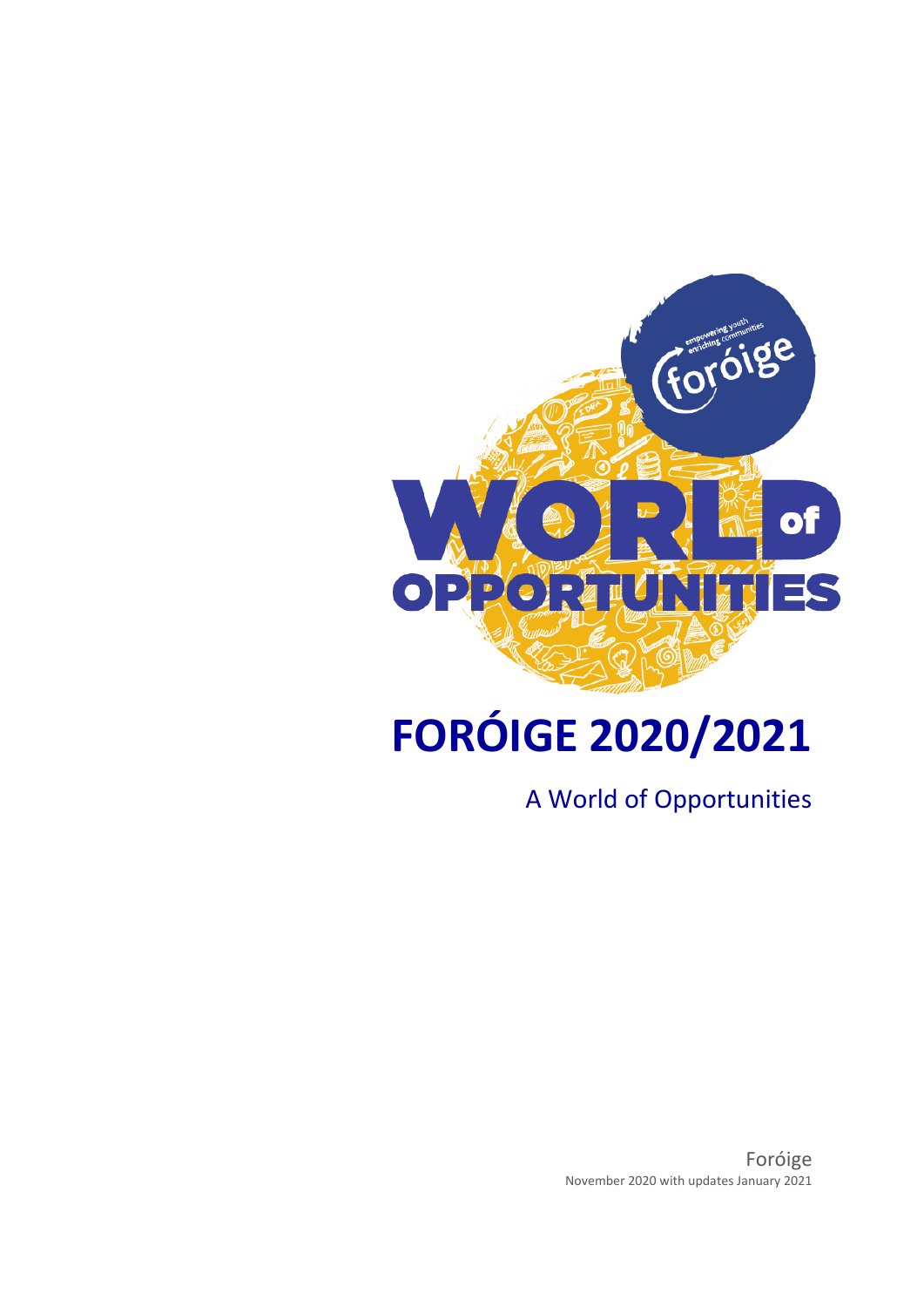### Contents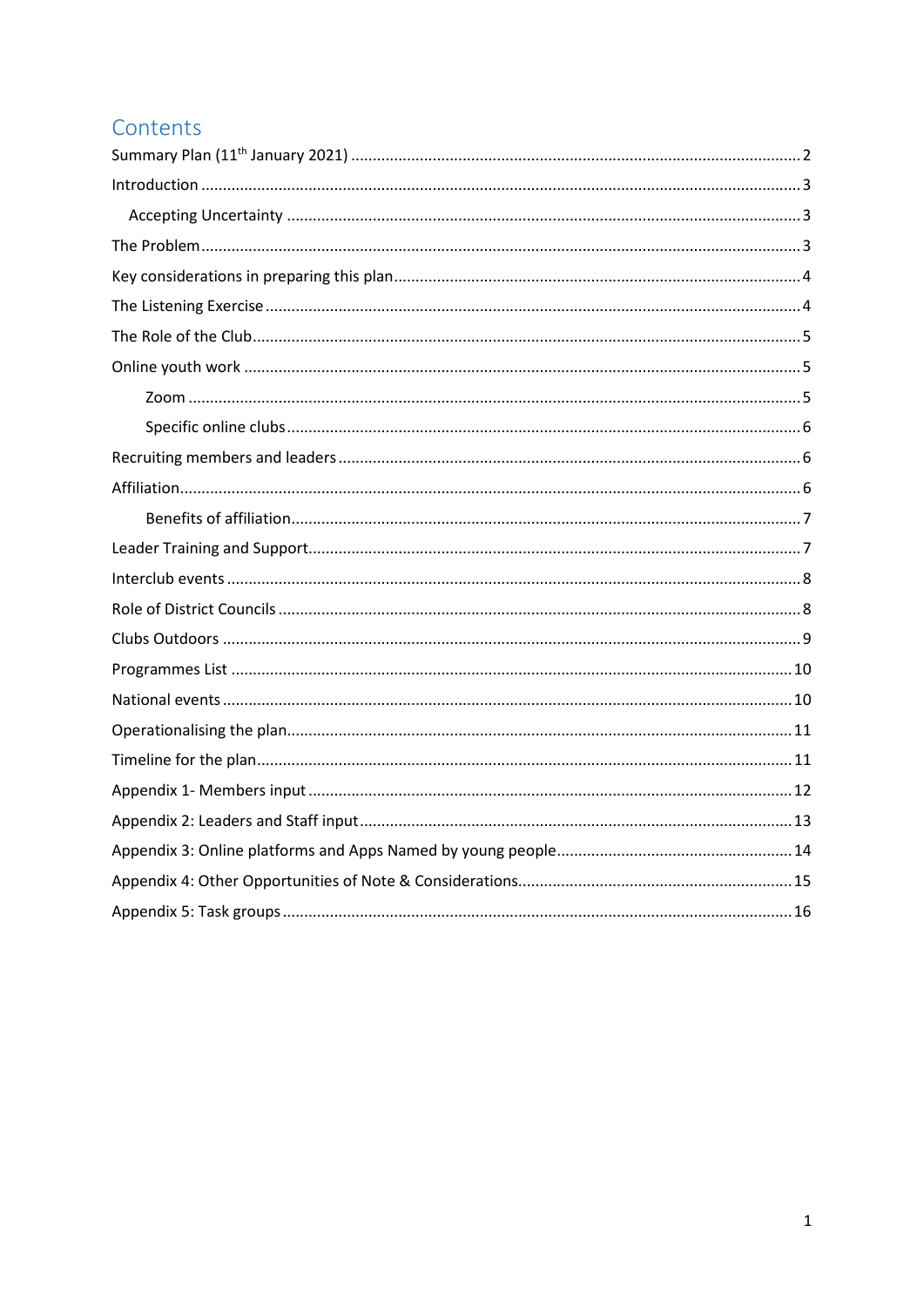# <span id="page-2-0"></span>Summary Plan (11th January 2021)

The World of Opportunities is a plan designed to enable Foróige and volunteer led clubs and the organisation to provide opportunities for young people to interact and socialise and to enjoy, learn and contribute, despite the restrictions caused by the pandemic.

The plan is based on a major listening exercise conducted in October 2020 which involved some 150 members, 75 leaders and 22 staff from all around the country.

The plan begun roll out in late November and is designed to operate to the end of this club year – July 2021.

### **Key to this plan are four points:**

- 1. The understanding that even at this difficult time, volunteer leaders are central to young people's engagement in Foróige
- 2. That the club is both a place for young people to engage and learn, and a door to involvement in other activities and programmes provided by other volunteers through the District Council, or by the national organisation. To open the door, leaders need to register their members through the online parent permission form.
- 3. District Councils provide strong local leadership in making these opportunities real for young people.
- 4. Adaptability. We live in an age of uncertainly so we need to be able to adapt and change as restrictions come and go.

### **Affiliation**

The plan has resulted in the Board deciding to reduce affiliation fee to €15 for one young person or €30 for a family.

#### **Key elements of the plan**

The plan includes opportunities for leaders, members and young people wishing to join Foróige. It has

- 1. Training for members and leaders, including in how to engage young people on line and exclusive webinars for volunteers.
- 2. Programmes members can participate in, such as Leadership and Citizenship
- 3. Provision for interclub events, such as our Esports Pilot, National online Quiz, twinning with other clubs, outdoor activities and more
- 4. Support for clubs meeting online, including specific online clubs such as book clubs, photography and environmental clubs.

### **Getting into action**

We have set up staff task groups to implement each part of the plan. These groups will also consult other leaders and young people.

We have reintroduced a "Club News" Ezine which will be emailed to all leaders each month with opportunities for members and leaders to engage in.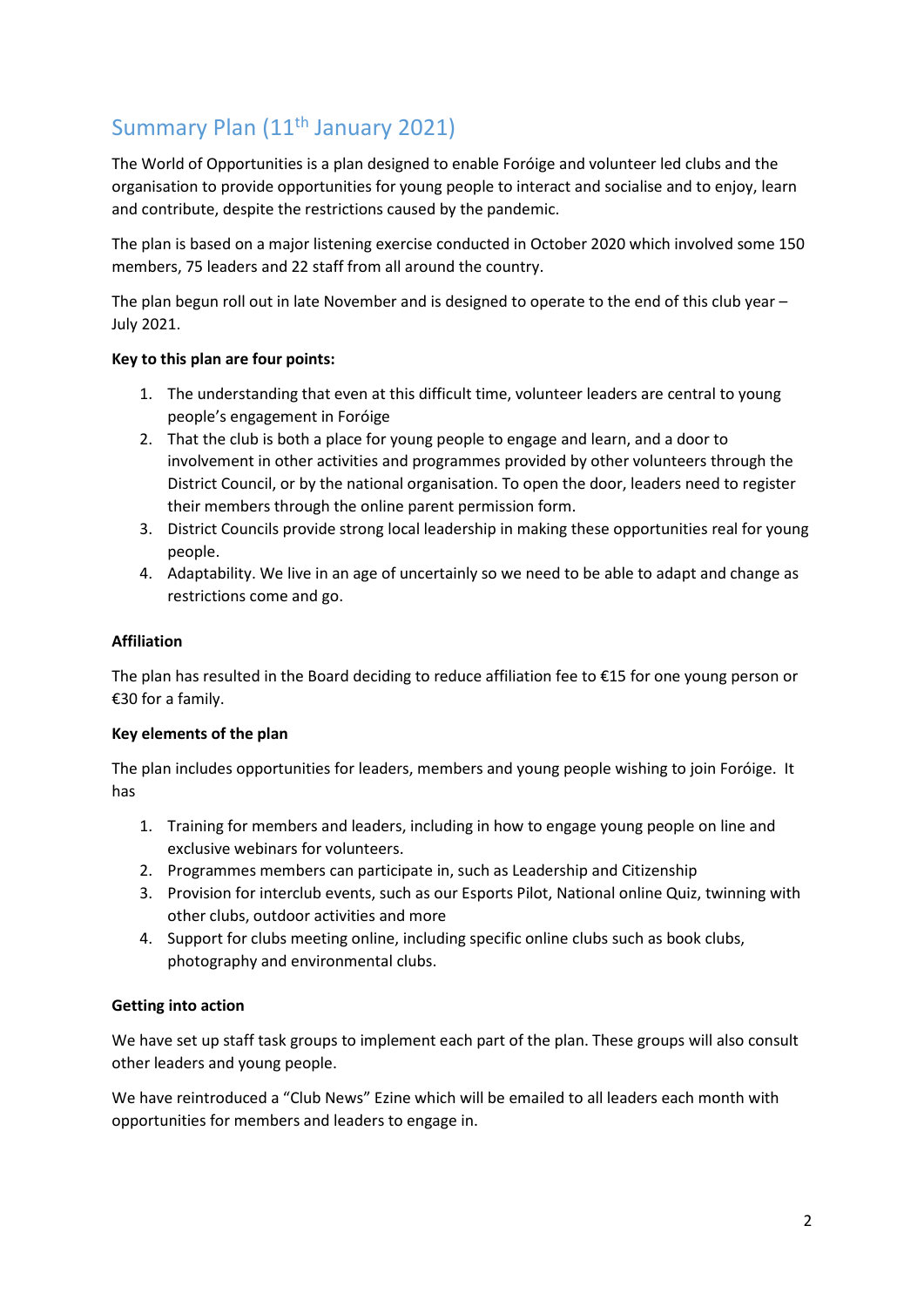### <span id="page-3-0"></span>Introduction

Since March, 2020 Foróige Clubs have faced unprecedented challenges. As we move to living with COVID-19 the fundamental purpose of Foróige remains the same – *to enable young people to involve themselves consciously and actively in their own development and in the development of society*. Foróige have risen to many challenges in the past, relying on the purpose to guide the actions that we take.

Foróige in 2020/2021 cannot be Foróige as we knew it but it can be reimagined to meet the needs and interests of young people. Research has shown that young people need and want youth work and those that are involved in youth work have shown more resilience and a more positive attitude to the COVID-19 pandemic than those that are not engaged. The challenge for all volunteers, young people and staff is to enable young people to be involved in Foróige, develop themselves and ensure that their needs are met in different and creative ways.

Since September, Foróige have been working on what this may look like and accepting that the way Foróige is in 2020/2021 will need to be different while retaining the core elements that make Foróige what it is – volunteers and young people.

In preparing this plan Foróige conducted a Listening Exercise with young people, staff and volunteers. The purpose of the exercise was to explore where people are at, what are their concerns, fears, hopes and expectations and what they think Foróige should do in relation to Clubs during 2020/2021.

### <span id="page-3-1"></span>Accepting Uncertainty

These are uncertain times as we move through the Levels of restriction and different counties may be at different levels at different times. What we can be certain about is that COVID-19 is unlikely to be over during the club year 2020/2021 club year.

We also know that young people need Foróige- research in 2020 showed how those involved in youth work got through the first lockdown better than those who were not involved.

To keep clubs engaging with young people, we must be adapt our club programmes as we move up and down the restriction levels over the club year, accepting that this will happen and planning for it.

### <span id="page-3-2"></span>The Problem

Due to the Covid 19 pandemic only about 17% of last year's 522 clubs have reopened in this club year. Level 5 has caused some of these to close again. Without the clubs open the normal route for over 14,000 young people to participate in Foróige is closed, so we either need to get the clubs open or find another engagement route for the young people. **Young people in clubs last year cannot participate in Foróige this year without their parents giving permission through the online parent permission form in Salesforce. So even if the club is not reopening normally, the leaders must register the members so they can participate.**

The reasons clubs did not reopen so far include: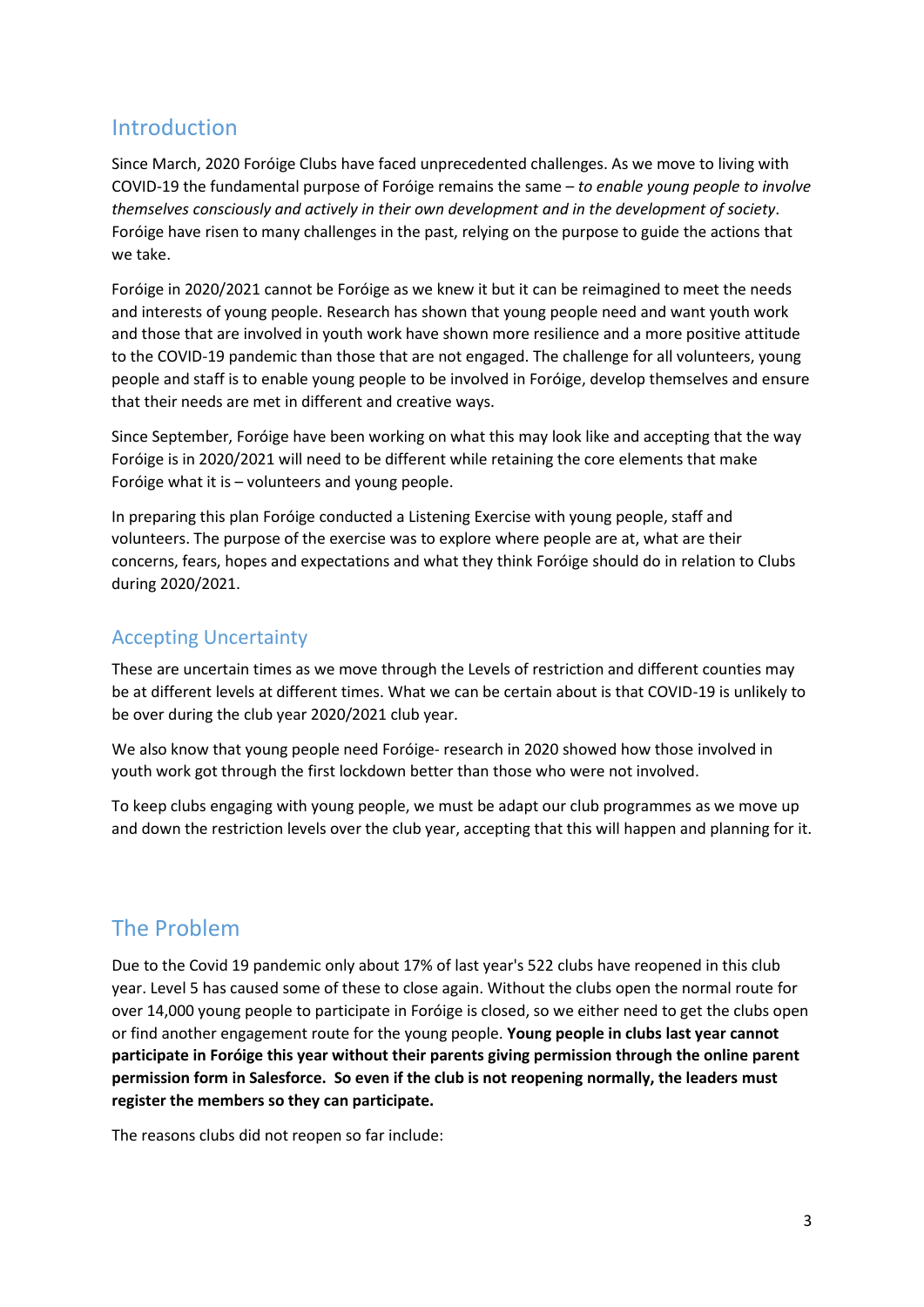- Loss of club premises either due to schools taking them over, or GAA premises not opening, or other premises deciding not to reopen due to the pandemic.
- Leader's fear of getting and spreading the virus to other family members.
- Leaders fear of Foróige being the cause of other leaders or young people getting or spreading the virus.
- Lack of members due to members aging out and the difficulty of recruiting new members at this time
- Unavailability of leaders due to shielding or cocooning
- A sense of waiting for things to improve- a lack of conscious realisation that this is fairly long term and therefore we need to adapt to new ways of engaging with young people.
- A concern that online club experiences do not work well for young people or leaders
- Few young people have engaged online so far- even when it is offered
- Concern over asking for affiliation and then having to close again
- Leader's lack of experience in online youth work

# <span id="page-4-0"></span>Key considerations in preparing this plan

Foróige aims to meet youth needs through volunteer led youth work adapted for the pandemic situation. The following are the guiding principles in the preparation of this plan and its implementation:

- Young people make choices on how they interact with Foróige based on personal priorities and needs and those of their friends. Young people's voices and opinions are critical in influencing the actions Foróige takes
- Engagement of as many members (existing and new) in volunteer led youth work is critical and we want to ensure all young people have the opportunity to engage with Foróige
- Retention of volunteers
- Volunteers need to feel safe and comfortable with their roles and Foróige must support them in this
- District Councils can significantly support plans. We need to bring them with us.
- Preserve the club network so as many clubs as possible can reopen face to face when the pandemic ends
- Staff should not take over the leadership and direct work role of volunteers
- Staff have the capacity and willingness to work differently and individuals have significant strengths which can be utilised
- Options that are under consideration have also been vetted through the lenses of the health and safety of young people, volunteers and staff; Child Safeguarding; insurance; cost and Data Protection.

# <span id="page-4-1"></span>The Listening Exercise

Foróige engaged in a listening exercise during October with staff, volunteers and young people. This included: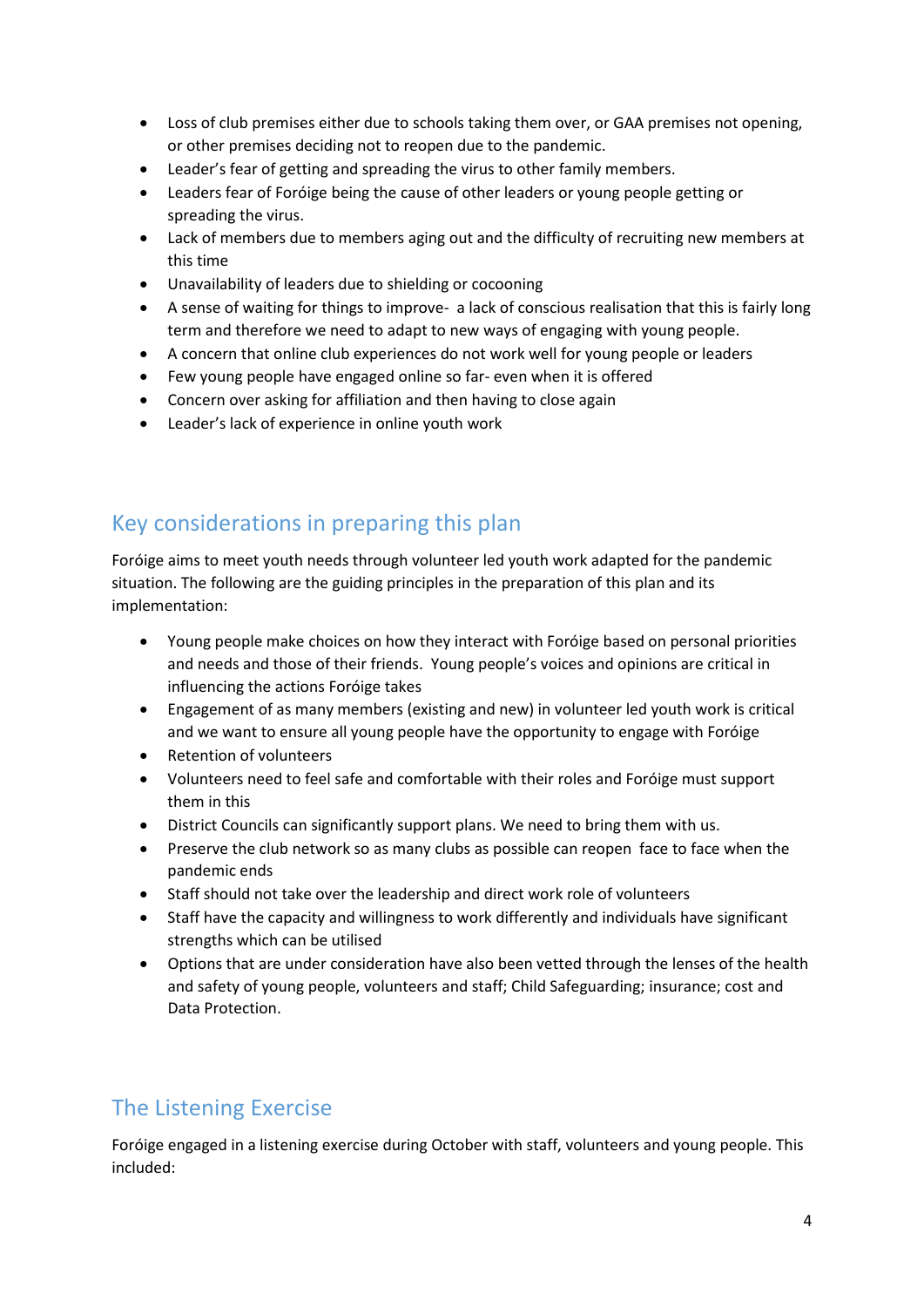- Detailed discussions with 22 club support staff in small groups
- Meetings with over 75 leaders in North Dublin, Cork Central, Offaly, Galway, Mayo, Sligo, Leitrim, Laois, Kilkenny, Waterford, South Dublin and Longford.
- Meetings with over 110 members in Donegal, Offaly, North Tipperary, West Cork, Mayo, Kilkenny, Laois Carlow, Galway, and Cavan. This included the Board Youth Sub-Group and the ECO-llective - the young people involved in "Future Proof".
- Meeting with the Reference Panel.

Each session took about one hour and sought leaders and members views on Covid 19, its impact on themselves and Foróige and their suggestions for how Foróige can best support volunteer led youth work for the club year ahead. Written notes were taken for each meeting.

### <span id="page-5-0"></span>The Role of the Club

In this club year**, the club is not just where young people experience Foróige, it becomes a doorway to young people entering the World Of Foróige, even if the club itself does not meet in its traditional way** of meeting or as frequently as it did in previous club years.

Thus even if the club will not meet much during the year, volunteer leaders need to agree to register young people as members and enable the Club Management System to take Affiliation Fees so that members can have the opportunity and choice to participate in Foróige meetings, training, programmes and events throughout the year, even if led by volunteer leaders from other clubs.

While we could bypass the club where volunteer leaders do not wish to open this year, and allow young people to apply directly to Foróige for activities, we do not want to damage the clubs for future years by making volunteer leaders feel irrelevant. They have an essential role to play in connecting young people to Foróige.

### <span id="page-5-1"></span>Online youth work

Online youth work has an essential role to play at Levels 3 and beyond. It is the primary method for engaging young people. Online engagement takes many forms – social media engagement and challenged, online training and meetings, Club meetings online, virtual reality meetings, online games, quizzes and interactive apps.

Since March Clubs have done amazing activities online - Halloween parties, online games such as "Among Us" cookery, the Leadership programme, book clubs, film nights, open mic nights, games, quizzes, circuit training, nature exploration, engineering challenges, crafts, Dungeons and Dragons, storytelling, talent shows, guitar lessons, daily challenges and monthly challenges such as the "4peaks", exam support groups, Spanish lessons and much more.

Clubs have also provided a space for members to come together and have a chat about how they are getting on – this is as important as the activities listed previously.

### <span id="page-5-2"></span>Zoom

Zoom is the preferred platform for engaging with young people online. From November 2020 and ongoing as necessary, we can provide training for staff and leaders to be able to engage successfully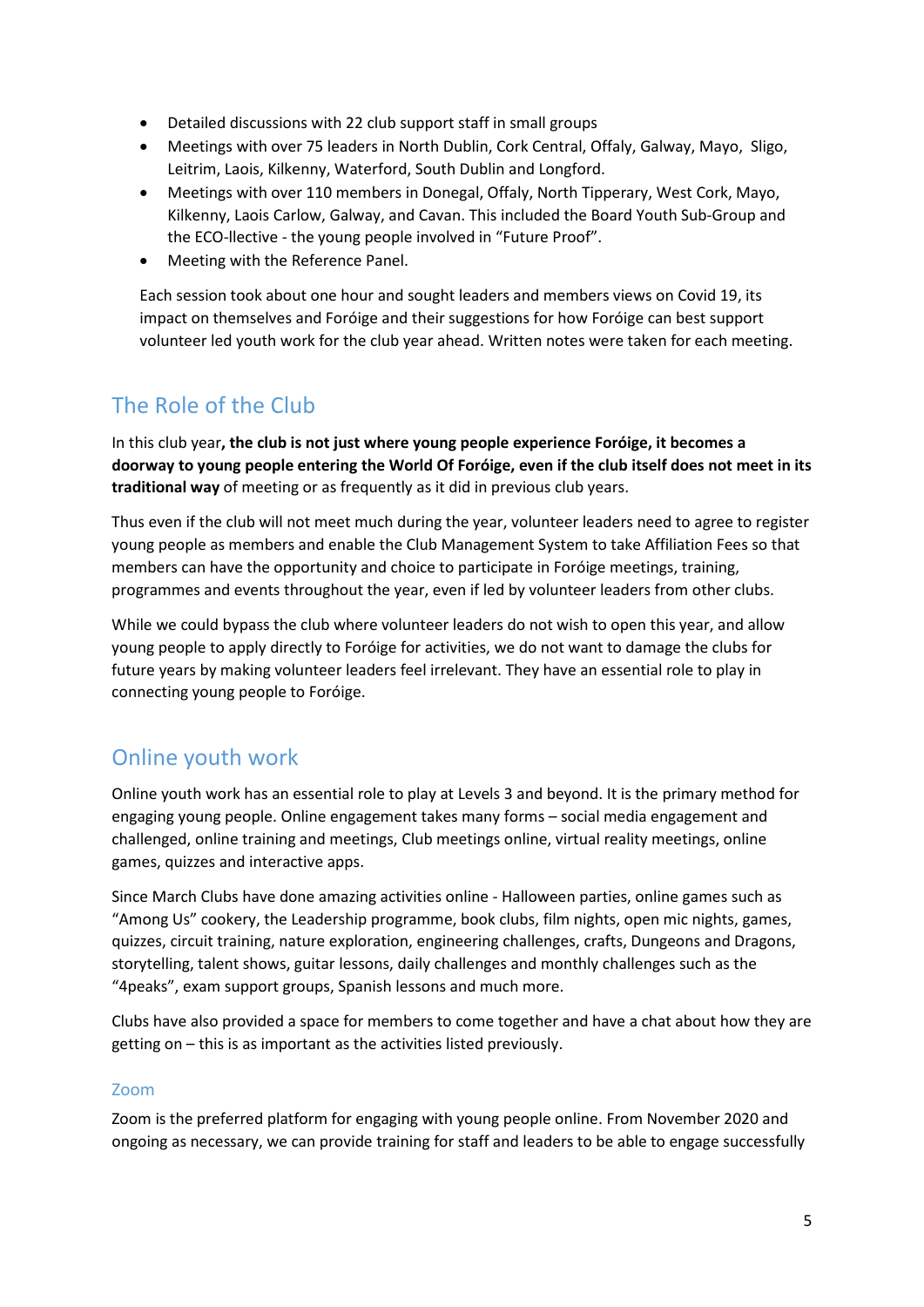with young people online using Zoom. This includes how to set up meetings and use the options it provides, but also activities to do on it.

**Zoom is just like the club premises: Foróige is about what takes place while the club is there.** Like in person youth work, volunteer leaders need to be trained and gain confidence in using this platform with young people.

The Listening Exercise demonstrated a willingness to engage with this form of youth work.

Young people said that they are more prepared to try online when:

- they can meet other young people
- they know what is on the agenda for the night
- they can talk in relaxed small groups
- real world club is not feasible or safe
- there is a plan for the session
- there is more chat than periods when microphones are muted.
- they have an interest in common
- there is a focus for their conversations and activities
- it is not too long
- their friends are going too

### <span id="page-6-0"></span>Specific online clubs

During the summer of 2020, Foróige piloted online clubs. Learning from this pilot demonstrated that it worked mainly as an opportunity for short term interest clubs.

Online Interest Clubs will continue during the 2020/2021 matching volunteer leaders and young people from all over the country with a focused special interest.

There have been four enquiries in the first 10 days of offering a specific 'Online Volunteer Leader' role via the website – more than for in-person volunteer leaders. While small, this demonstrates that there could be a cohort of adults willing to offer their time in this type of role.

### <span id="page-6-1"></span>Recruiting members and leaders

Volunteer leaders have spoken of the difficulty of inviting young people to join Foróige this year, as schools do not want to let leaders or staff come in to talk to classes. Furthermore, if the club cannot meet in the real world, leaders say that it is difficult to get to know new young people and to help them get to know others.

Once the "offer" for this club year is finalised, we can market it to current members and leaders and do a communications campaign to parents and to young people on social media.

### <span id="page-6-2"></span>Affiliation

Foróige temporarily dropped its affiliation fee for this year from €30 to €25 euro for a single member for this club year (family fee is €50). This was announced in May 2020.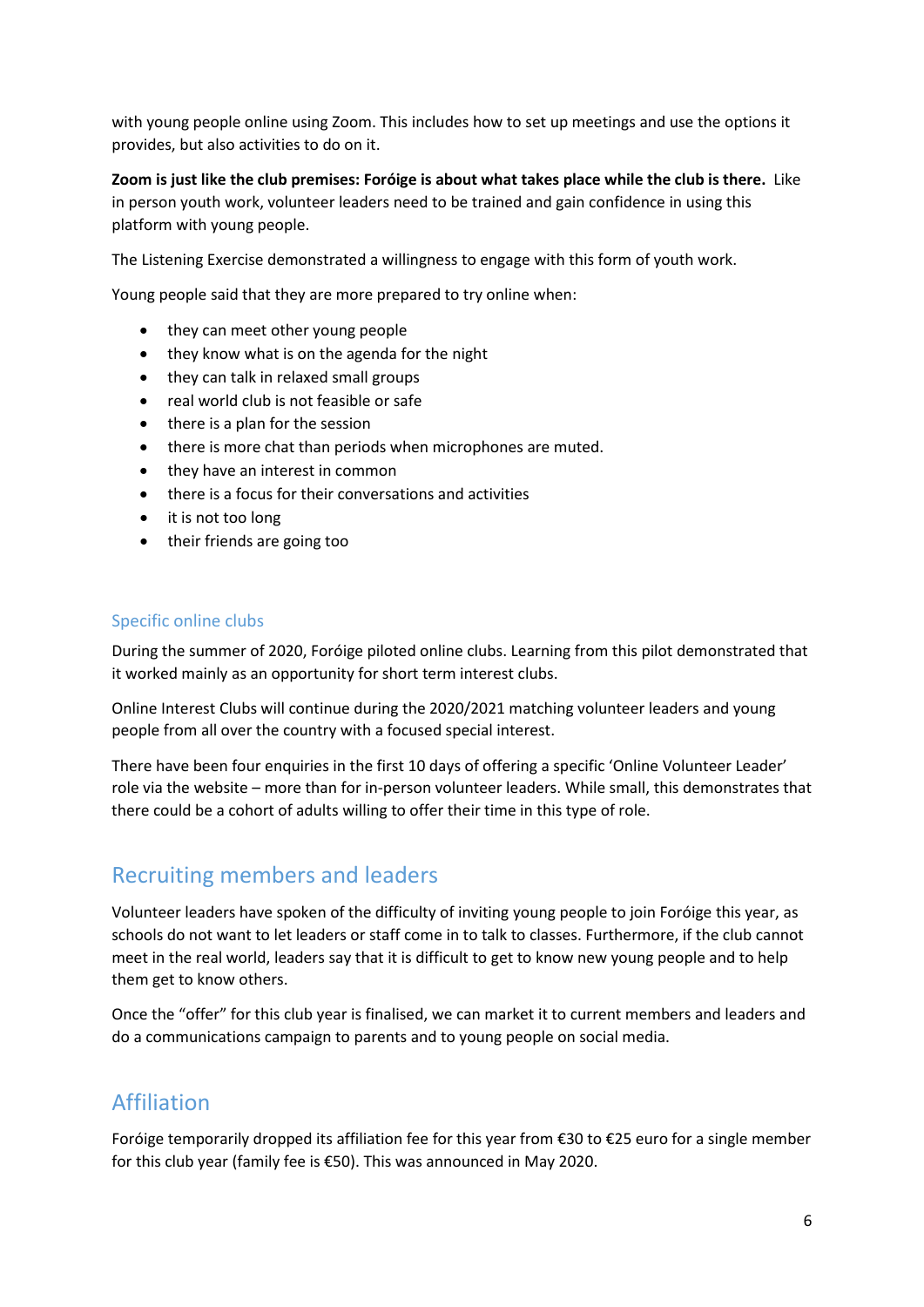Many volunteer leaders still were unwilling to register members to either open clubs/offer opportunities to member if parents must pay the full fee, as they felt responsible if the club would have to close again. Leaders described feeling guilty about asking in these circumstances.

The Affiliation Fee is essential and provides for the supports required to maintain clubs, programmes and events regardless of whether in-person or online.

Having listened to leader's concerns, the Board of Foróige decided to reduce the Affiliation Fee again, to compensate for a significantly shorter club year. It is now €15 for a single fee and €30 for a family, even if the young people join several clubs or register for several activities. This was communicated to all clubs.

### <span id="page-7-0"></span>Benefits of affiliation

Even during the pandemic Affiliation gives young people access to the world of Foróige.

Opportunities include:

- The chance to continue to meet in the club environment with their friends- either indoors, out of doors , online or a combination of all three, depending on the level of restrictions in force. Good for their mental health and well-being.
- Interclub events and competitions exclusive to Foróige members, conducted online or face to face as conditions allow. These include Foróige's Got Talent and several other new events.
- Member-only opportunities to meet young people from all around the country- online
- Member- only access to Foróige programmes, including our University accredited Leadership for Life programme for members aged 15 plus and our health programme ( Be Healthy Be Happy"
- Member-only opportunities to go for election to national youth roles in Foróige
- Joining one club gives free entry to other Club and course opportunities. For the price of one club, a young person can be in several.
- Member only Special interest programmes such as online exam stress support clubs, study groups, community action groups and more.
- The fee continues to include access to insurance cover, training for young people and volunteers, child protection support, the online affiliation system which is free at point of use and more.

# <span id="page-7-1"></span>Leader Training and Support

The increased use by volunteer leaders of online interaction such as WhatsApp, Zoom and Skype opens the possibility of attending Foróige training without leaving home. Staff and leaders identified the opportunity to use this time and this method to upskill volunteer leaders in the following areas:

- **Programme development** how volunteer leaders and members together identify how best the club can meet their needs.
- **Online youth work** effective use of the Zoom platform for those club activities that can be done online
- **Good practice in club financial management** and supporting the treasurer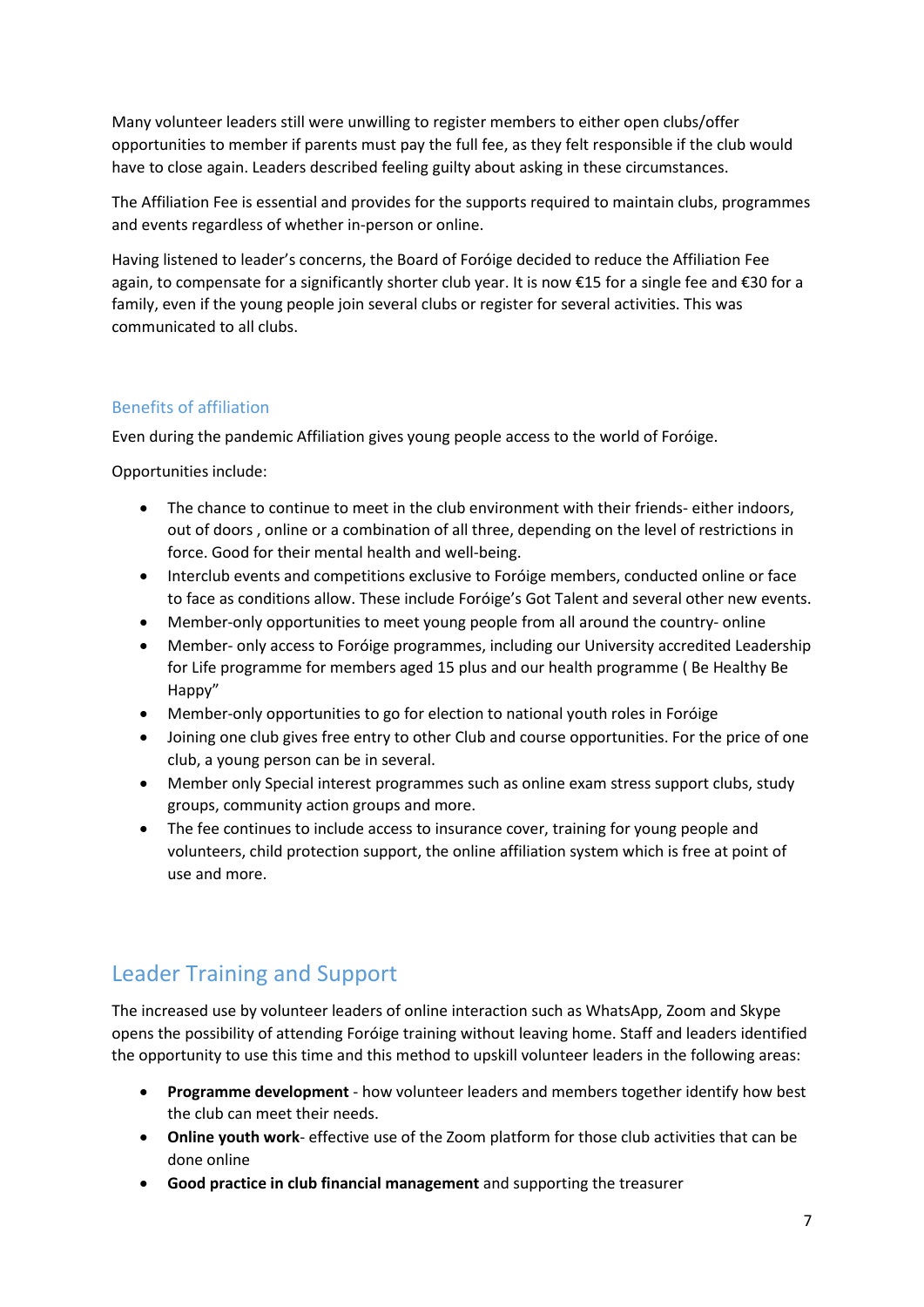- **Facilitator Training –** Climate Justice, Be Healthy Be Happy, Leadership etc.
- **Personal Effectiveness training**
- **Youth work skills training**
- **Understanding climate justice issues**
- **Online and outdoor activities samplers**
- **Exclusive access to one off speakers on volunteering, emotional and physical wellbeing and youth needs during the pandemic**

Further work will be undertaken to identify specific training based on the needs and interests of volunteer leaders

### <span id="page-8-0"></span>Interclub events

Young people consistently identify interclub events as one of the main attractions to being a member of Foróige. They are also a significant factor in retaining older members. We want to facilitate these as safely as we can during the pandemic.

### **Interclub events- Level 1**

At Level 1 we will allow **outdoor interclub events** with a maximum of 6 clubs all from not more than two DC areas, and to a maximum of 200 people including adults. Social distancing must be applied. Examples of events include talent or sports competitions.

**Indoors interclub events** can be held with up to 4 clubs from one District Council area with one metre of social distancing for young people and two meters for adults. Activities should be done seated, such as a quiz or talent show. Hand sanitising, attendance list for contact tracing, face coverings and an agreed code of behaviour will all be necessary. Discos or other similar dance events may not take place.

### **Interclub events - Level 2**

At Level 2 we will allow outdoor events for up to two clubs from the same DC area. A maximum of 100 people can attend including adults. Activities can include walks, cycles, beach trips, sports events, outdoor music events. One meter social distancing between young people and two meters between adults. Attendance kept for contact tracing. Hand sanitising must be done before and after.

There will be no indoor interclub events at level 2.

#### **Interclub events at Level 3, 4 and 5.**

**Remote/online interclub events** can take place at Levels 3, 4 and 5. These may include interclub quizzes, cookery events, open mic nights, or joint participation in Foróige programmes or interest groups such as exam support or other shared interest.

There can be no in person interclub events at levels 3, 4 and 5.

### <span id="page-8-1"></span>Role of District Councils

District Councils provide strong local leadership for Foróige. They initiate and coordinate local and county events; identify needs of young people and leaders, and provide a forum for leaders to support each other.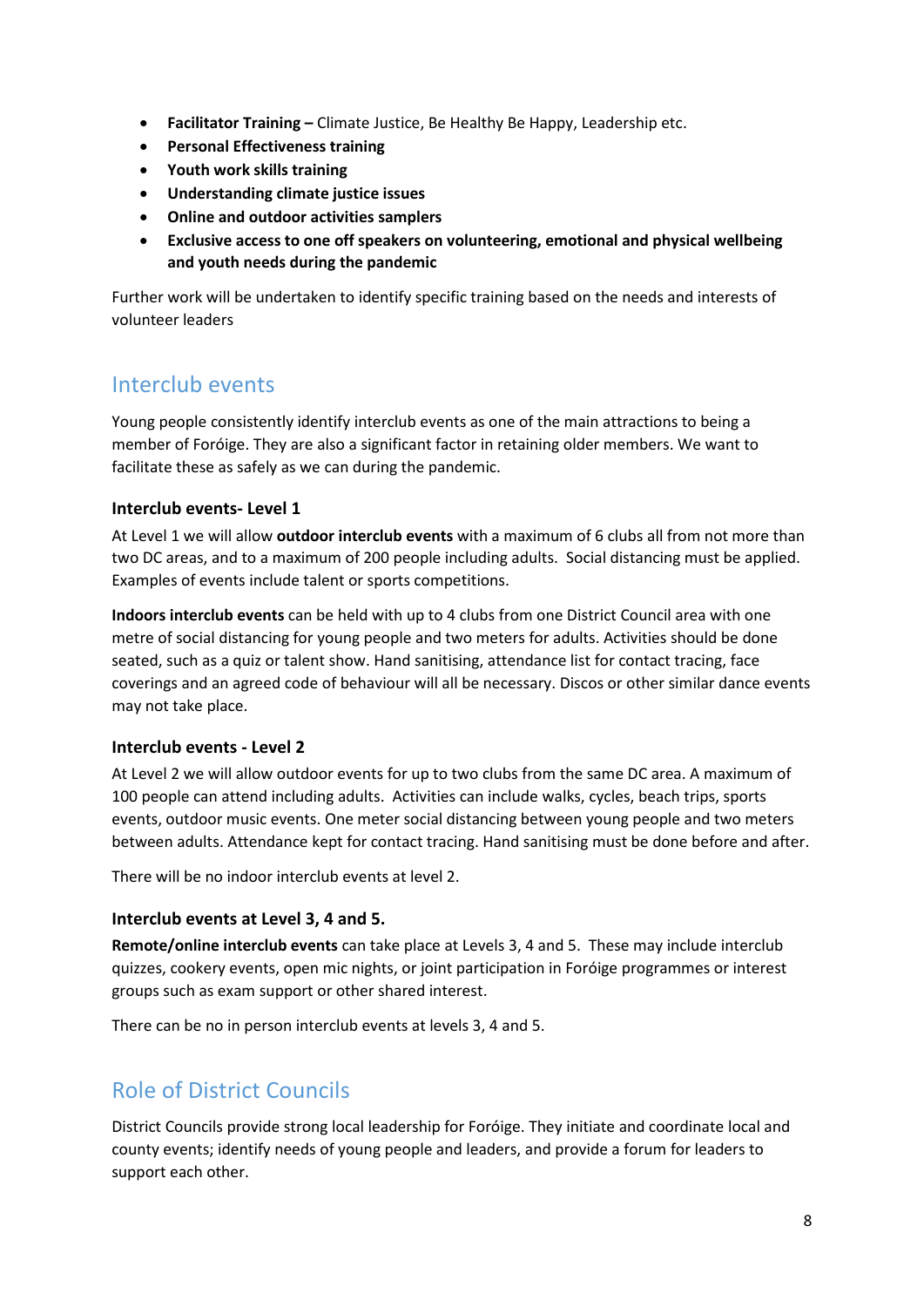During this unique club year they have the opportunity to reimagine how they carry out their role.

For example:

- Co-ordinating online courses and interest clubs, drawing members from across the county
- Older member clubs online aimed at their specific needs
- Leader TAB time to support each other
- Coordinating access to suitable premises for level 1 to 3 which clubs could use for occasional real world meetings
- Interacting with club members via social media to maintain a sense of county cohesion
- Planning for real world interclub events based on Foróige guidance
- Identifying leader training needs

### <span id="page-9-0"></span>Clubs Outdoors

For this unique club year, clubs may have to meet outdoors, when restrictions allow. Young people tell us what they really miss about Foróige is the chance to relax and talk informally. "Walk and Talk" provides this exact opportunity.

For all the examples below, clubs will be asked to observe road safety precautions if using public roads, and the relevant restrictions for each level.

Activities can include:

- Club cycles
- Walk and Talk
- Fun sports days
- Campfire night
- Outdoor coffee and chat morning
- On the spot exercise drills
- Rounders
- Clean ups and Tidy Towns involvement
- Mural or wall painting
- Club "couch to 5k"
- Outdoor Yoga
- Line dancing out of doors
- Kayaking or other socially distant watersports
- Outdoor team sports at level 2
- Sports skills practice at level 3 and 4

The club may agree to meet weekly fortnightly or once a month out of doors on a Saturday or Sunday in daylight, or on an evening in a lit area. In between the club may do online activities. It is all about combining opportunities as works best for the members and leaders.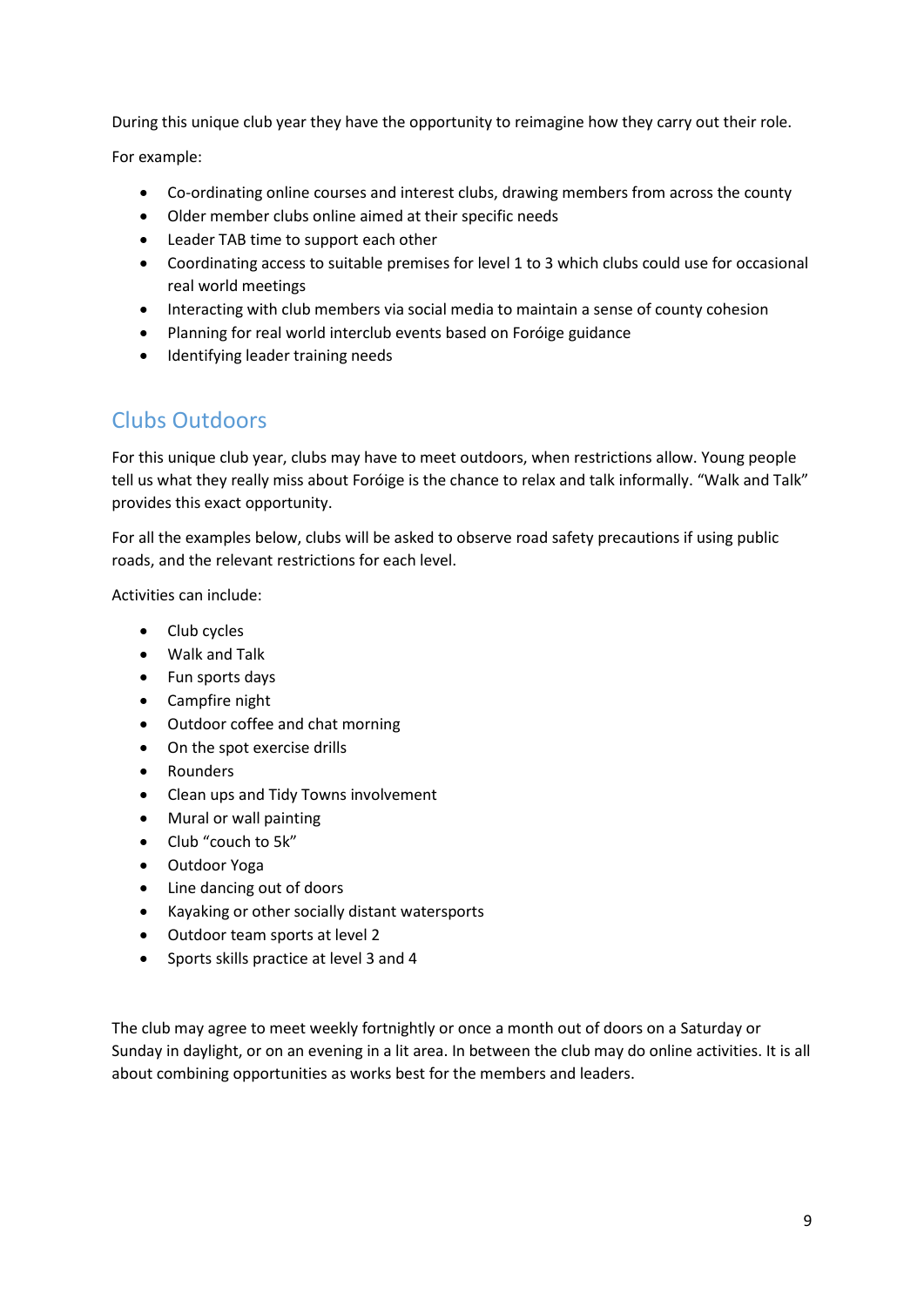# <span id="page-10-0"></span>Programmes List

Young people and leaders have both talked about the need to have some structure and common interests for successful online youth work.

Foróige's programmes can be used online by leaders after they have been trained in how to use them. Some elements are designed for particular age groups. The club can choose which parts to use over a six to eight week period. They can be done online or face to face.

Programmes can include (this is not an exhaustive list):

- Future Proof
- Story Bridge
- Leadership
- Be Healthy Be Happy
- NFTE
- Citizenship
- Empathy
- Real U

Clubs can also develop their own programmes - based on needs and interests. Cookery, First aid, etc.

### **Leadership for Life**

Leaders in particular spoke about how young people enjoy the Leadership programme. In consultation with the leadership team we will develop a national roll out where dates are advertised and young people from all around the country can sign up. Trained volunteers would also sign up to facilitate on courses as suits their availability.

### <span id="page-10-1"></span>National events

Leaders and young people demonstrated significant enthusiasm for national events. They have said that national events may help give a sense of excitement and shared endeavour.

We propose to identify from clubs and leaders a range of national events and competitions to hold throughout the year, allowing for county and national versions

Before Christmas we will hold two events open to members of clubs which have registered their members. These would presumably be Christmas themed - perhaps focused on charity and one fun event.

From January to May we can hold a number of competitions or themed periods - such as FGT, Storybridge, (if conditions allow), a baking event ( to keep up the habit), photography, etc

We will consult leaders and young people for further ideas.

National Events can involve local/Regional /National levels using the template for the National Junior Baking competition, or lead to virtual exhibitions with celebrity judges.

District Councils can lead on these in each county - or could organise one Nationally as part of a coordinated plan and timetable.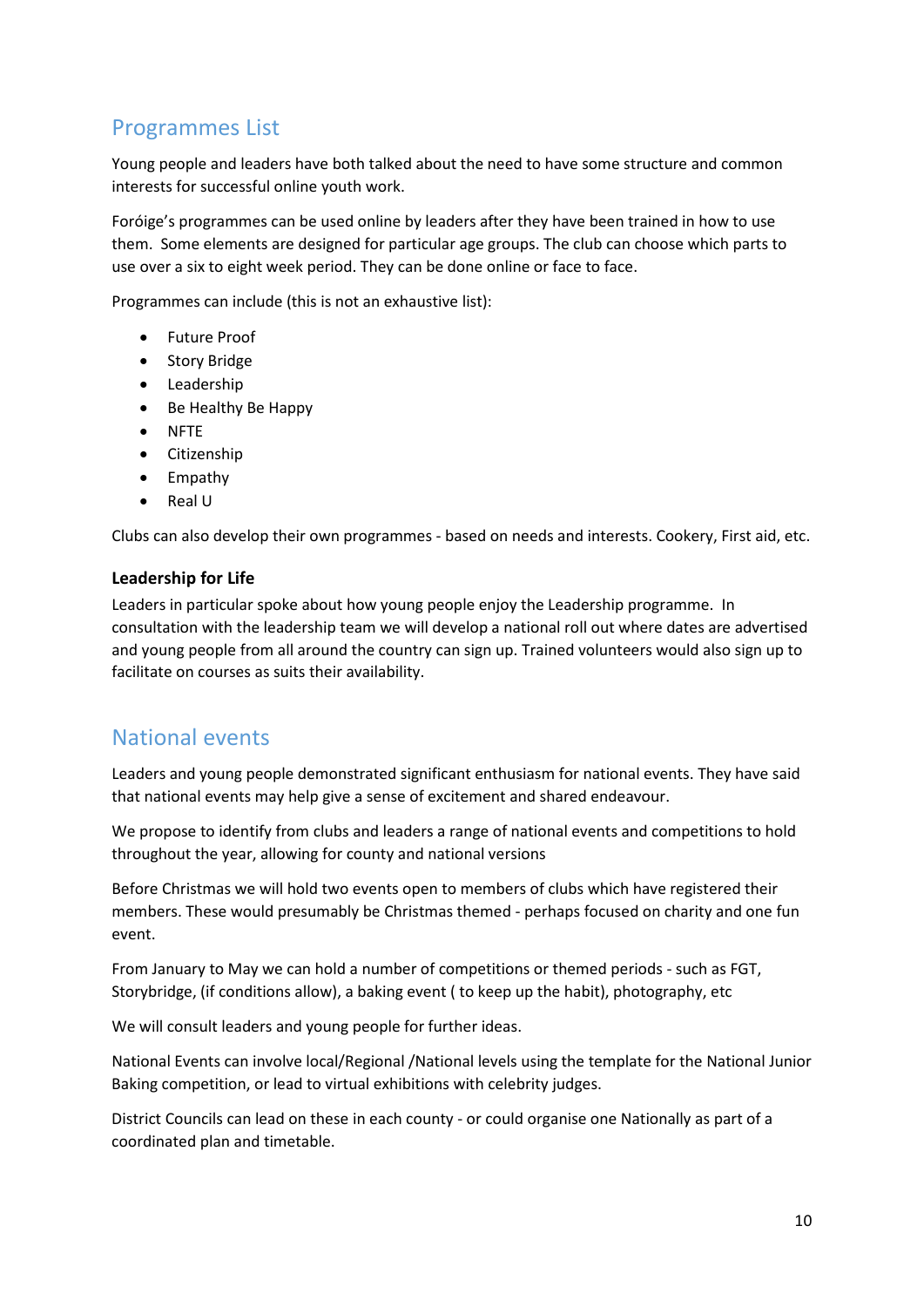# <span id="page-11-0"></span>Operationalising the plan

There is significant work to be done in a short space of time to operationalise this plan. It is intended to establish sub-groups of club support staff who will work with leaders and young people. The subgroups will have overall responsibility for their area and will have overall national co-ordination from the Volunteer Development Manager. Significantly, Club Support Staff will be working in teams with volunteer leaders and young people and across regional boundaries to maximise the effectiveness of each initiative.

### **Proposed Sub-Groups:**

- **Online Clubs** co-ordinate the recruitment, training of volunteer leaders, recruit young people and provide support to online clubs
- **Online Youth Work** provide specific training to volunteer leaders in online and identify programmes, resources and apps that can be sude safely by volunteer leaders and young people
- **Programmes** source programmes (in addition to Foróige programmes e.g. Circles) and modify for online engagement if required. Develop a timetable of short programmes to be offered locally/regionally/nationally. Recruit volunteer facilitators and young people to engage in the programmes
- **Training** identify volunteer leaders training needs, develop/adapt training, establish a training calendar, organise facilitators, recruit participants
- **Events** identify suitable and appropriate events, develop a calendar of events, organise and recruit clubs, members and leaders
- **District Council Engagement –** their role, training in same and co-ordination

All of the above will require input from Marketing and Communications and detailed co-ordination to avoid mixed messages, over communication, and the appropriate promotion of the offerings

This is likely to involve a national social media campaign, focused District Council meetings and other direct meetings with leaders. Communicating with parents and young people will also be essential

Club support staff have been working to support clubs to reopen, but have also been leading in teams on particular tasks, such as the Club Management System (Salesforce), adapting training, and climate ambassadors roll out.

# <span id="page-11-1"></span>Timeline for the plan

Detail to be finalised, but the Zoom training for volunteers, will roll out in November. As things are so uncertain in early 2021 we are taking most elements month by month and communicating via our new Ezine. Each of the initiatives will have clear targets and KPIs which will track the success, learnings and implementation of each of the initiatives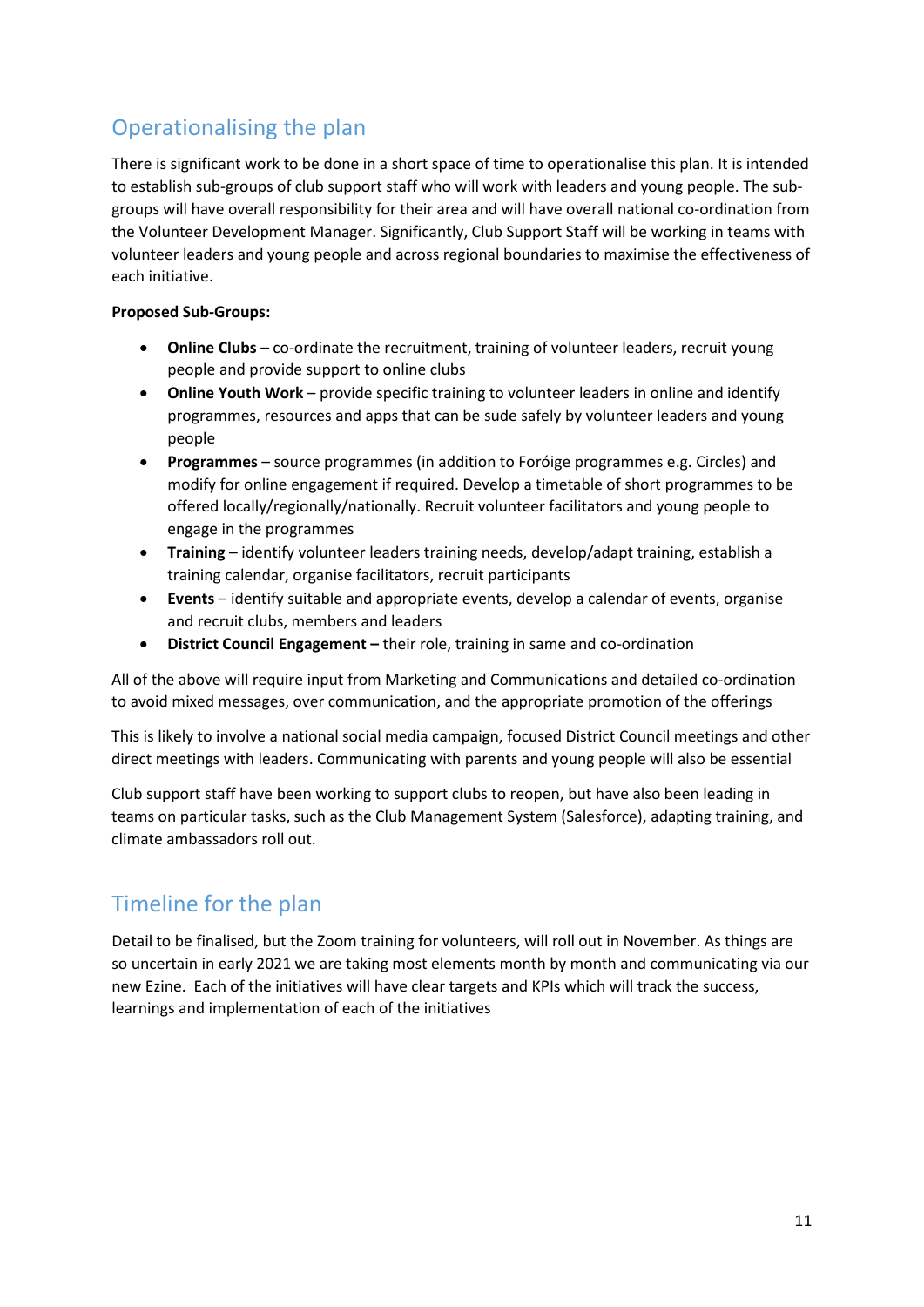# <span id="page-12-0"></span>Appendix 1- Members input

During the listening exercise young people have talked about:

- How restricted their world has become: "school and bedroom".
- How they have lost so many opportunities in and out of Foróige such as older member events and Transition Year opportunities in school
- How they can feel unmotivated and tired
- Foróige is the only place where they see friends who go to other schools
- How Foróige was such an important outlet for social interaction and relaxation
- Their use of gaming as a means of interacting with their friends online
- They would like Foróige to give them some things to look forward to
- How while they would prefer the real world meetings, online meetings may be better than not meeting at all, if they are planned well like Leadership or the Reference Panel. The murder mystery in Leadership was mentioned positively. Big groups on Zoom can be "chaotic".
- Their concern for older, vulnerable or lonely people at this time
- The need for Foróige to implement covid 19 safety measures so that young people need not worry about bringing Coivid home to elderly relatives
- How they miss interclub events and discos in particular
- The difficulty of getting to know other young people on zoom- and the value of small groups to make it easier
- The value of structured activity and programmes balanced with informal chat- but that Foróige should not resemble online school
- Having prizes to win might be good
- How young people can act together to help others in difficulty during the pandemic
- How much they prefer real world Foróige
- They tend not to pay for online experiences as there is so much free available.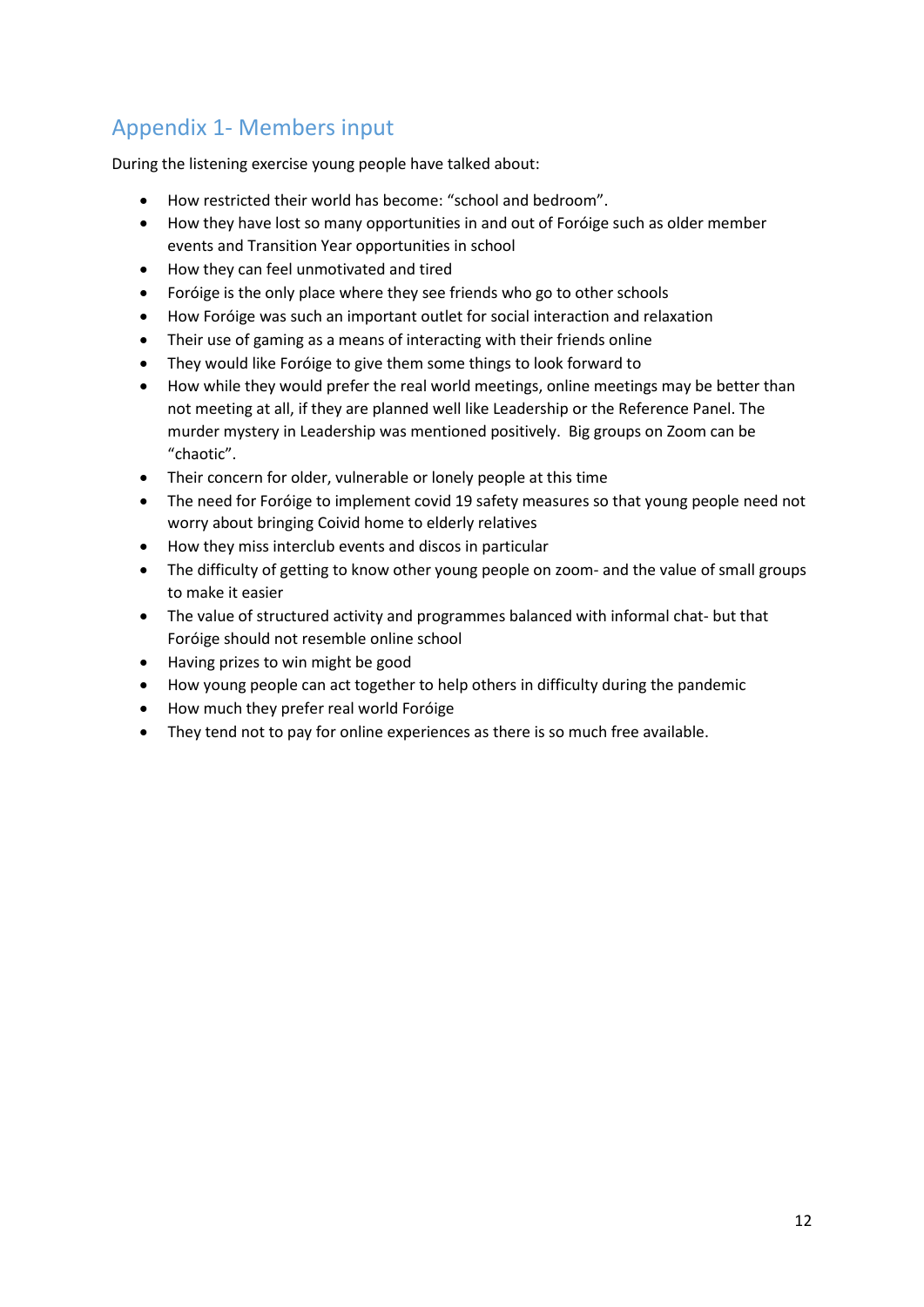# <span id="page-13-0"></span>Appendix 2: Leaders and Staff input

During the listening sessions, adult volunteers and staff talked about:

- Young people's need for togetherness
- Their frustration with not being able to provide clubs and groups for young people due to restrictions, lack of premises or lack of leaders
- They asked: what are Foróige's key selling points now?
- Concern about young people losing the culture of Foróige
- Roles for younger or IT savvy volunteers
- Their need to balance the youth work role with keeping themselves and family safe
- The negative impact lockdown had on more vulnerable members
- How they need training to make Zoom more interesting for young people and themselves
- The low take up of online club meetings by both members and leaders when they tried these during the first lockdown
- How Zoom is just a place what matters is what we do there just like the real world meeting place is less important than our activities there.
- How some parents and leaders are concerned about young people spending too much time online and Foróige adding to this.
- Keeping involved as volunteers, people who cannot volunteer with young people during the pandemic.
- The value of outdoor activities- even if harder in winter
- Online special interest groups coordinated in the county by the District Council
- A national charity event to bring everyone together
- Using other ways to keep connected with members such as WhatsApp or messenger groups of other social media
- Training for volunteers to keep the motivated while the club or group is not open
- The difficulty of recruiting new members when they cannot go into schools
- The value of Zoom meetings to help them to meet or attend training more often without having to travel
- Possibility of online interclub events
- Leaders view that many young people interact with their friends online already so why would they need leaders for this?
- Need for leaders to have easy to facilitate programmes and activities for young people
- Difficulties with affiliation due to clubs not reopening as normal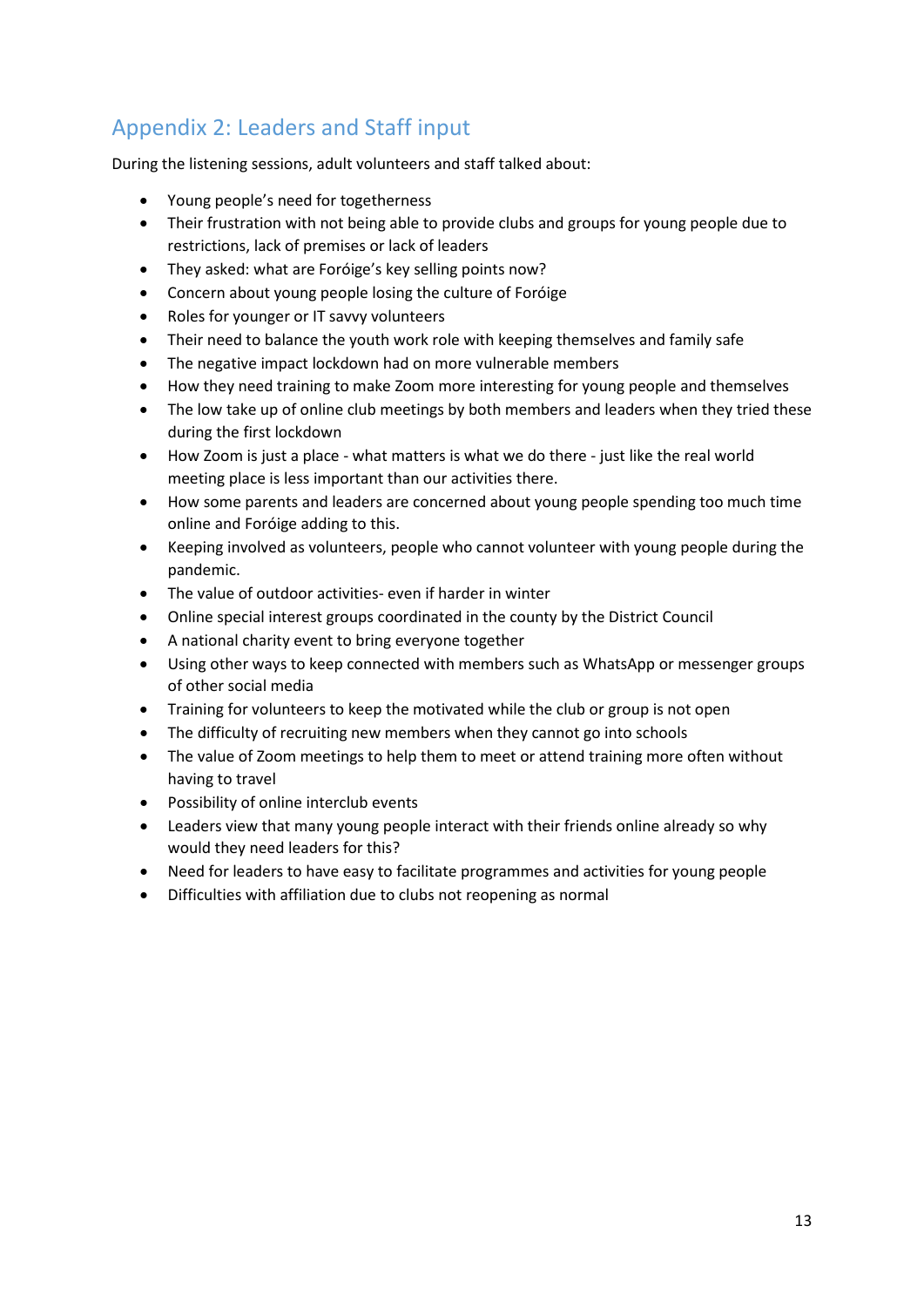# <span id="page-14-0"></span>Appendix 3: Online platforms and Apps Named by young people

As well as Instagram, YouTube, WhatsApp and Snapchat members talked about some less well known apps and platforms

"**Discord**" - used by members to chat while gaming on other platforms, is an American VoIP, instant messaging and digital distribution platform designed for creating communities. Users communicate with voice calls, video calls, text messaging, media and files in private chats or as part of communities called "servers. According to its own website, People use Discord for all kinds of hanging out: from live karaoke nights, to screenshare group painting, to virtual wedding parties. People create Discord servers for gaming, yoga classes, comedy fan clubs, and even run entire podcasting businesses. Discord is for anyone who could use a place to talk with their friends and communities.

Foróige have researched this and it is not safe to use

### **House party**

Describes itself as a face to face social network. Already check by Foróige and found to be unsuitable for our use.

### **Xbox**

Xbox is a gaming console brand developed and owned by Microsoft. The game console is capable of connecting to a television or other display media. Xbox provides realistic graphics for games.

### **Among Us**

Among Us is an online multiplayer social deduction game developed and published by American game studio InnerSloth and released on June 15, 2018 (Murder in the Dark updated!)

The game takes place in a space-themed setting, in which players each take on one of two roles, most being Crewmates, and a predetermined number being Impostors. "Among Us" is a game about communication and deception. The game splits players into two camps: crewmates and impostors. For crewmates, the objective of the game is to complete a series of tasks and survive.

### **Dungeons & Dragons**

Online (DDO) is a [massively multiplayer online role-playing game](https://en.wikipedia.org/wiki/Massively_multiplayer_online_role-playing_game) (MMORPG) developed by [Turbine](https://en.wikipedia.org/wiki/Turbine_(company)) fo[r Microsoft Windows](https://en.wikipedia.org/wiki/Microsoft_Windows) and [OS X.](https://en.wikipedia.org/wiki/OS_X) The game was originally marketed as Dungeons & Dragons Online: Stormreach, then renamed Dungeons & Dragons Online: Eberron Unlimited upon switching to a hybrid free to play model, and was finally rebranded Dungeons & Dragons Online, with the introduction of [Forgotten Realms-](https://en.wikipedia.org/wiki/Forgotten_Realms)related content.eons and Dragons. Leaders describe it as a great storytelling and character creating exercise.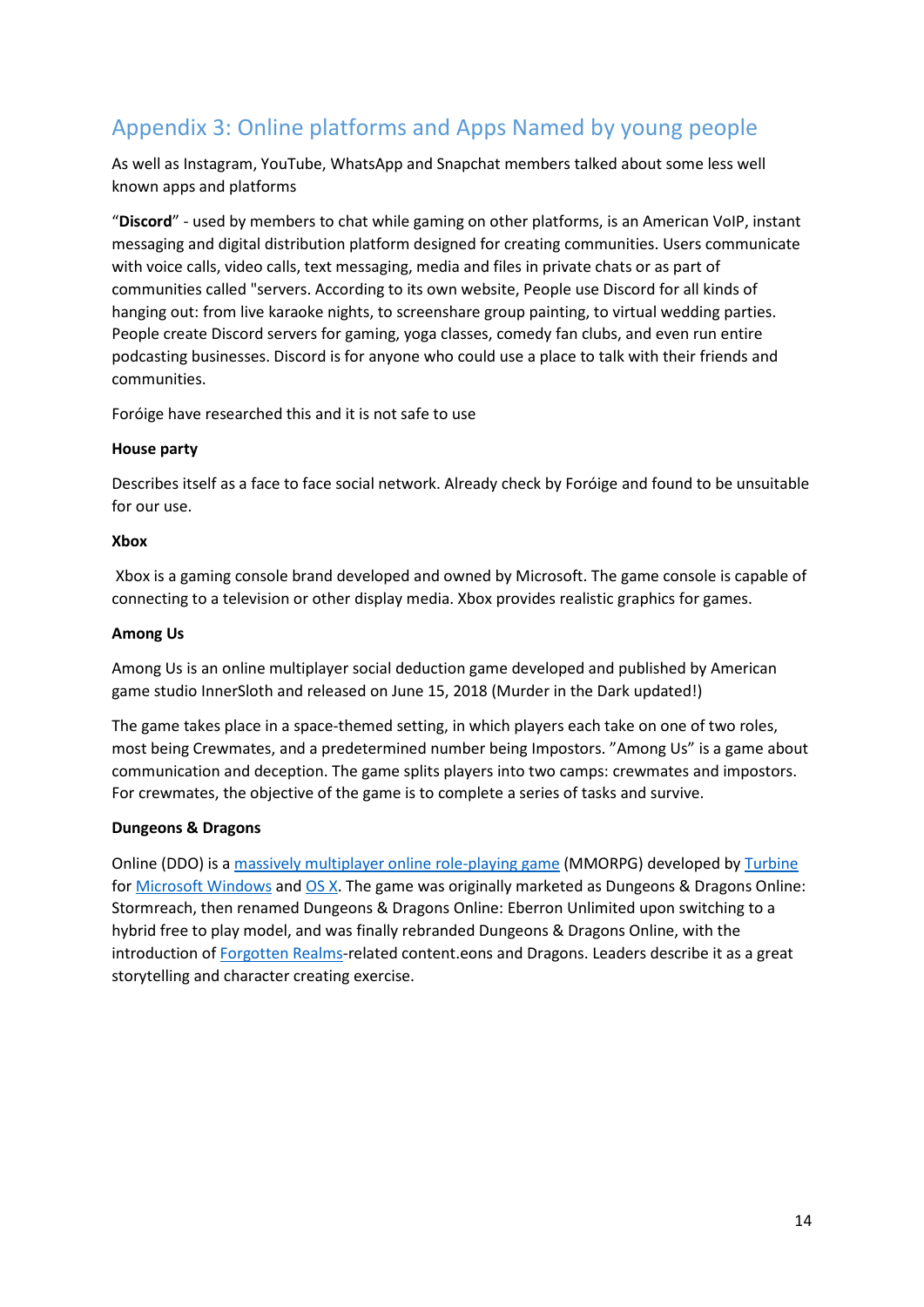# <span id="page-15-0"></span>Appendix 4: Other Opportunities of Note & Considerations

- **ESports –** initiative to create online tournament and chat platform secure for Foróige users to engage in online ESports. Pilot happening before Christmas
- **Vróige –** Virtual reality pilot possibility of extending to Clubs
- **Climate Justice Conference**
- **European Council Programme**
- **Canada Circles Programme**
- **Twinning Foróige Clubs**
- **Regional Conferences/Seminars**
- **Governance –** National Council Elections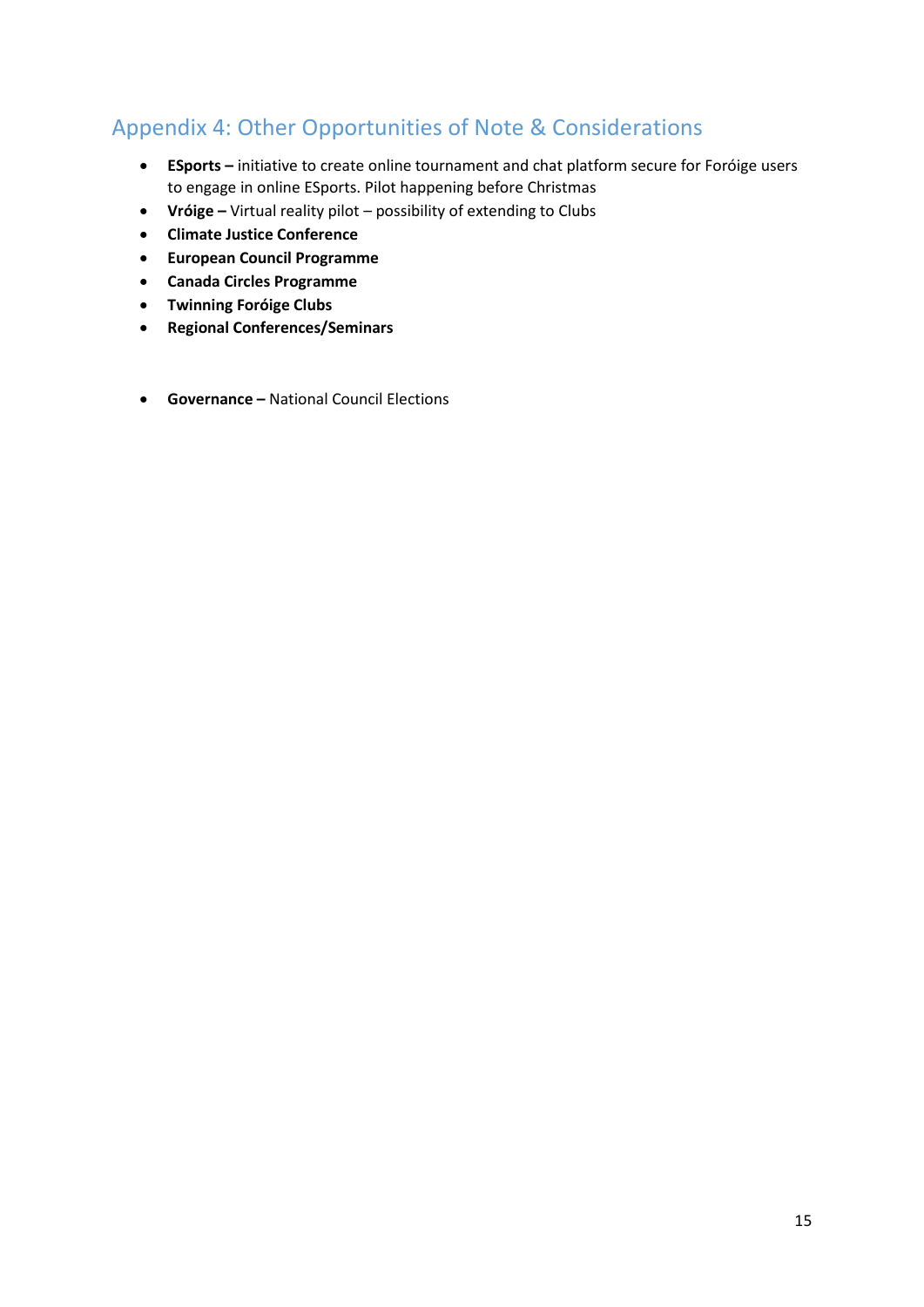# <span id="page-16-0"></span>Appendix 5: Task groups

Here are the key tasks common across each of the task groups referred to on page 10.

- Choose a liaison person who may attend meetings with a representative from each other group for coordination purposes
- Identify what success will look like for the task group in line with the purpose of Foróige and the World of Opportunities plan
- Identify two staff to liaise with a group of members and leaders who act as a reference group. Recruit leaders and members to this group.
- Develop, plan and time line for this theme in line with the purpose of Foróige and the World of Opportunities plan
- Identify key messages for staff, young people and leaders for this theme
- Consider the countrywide view, rather than any particular region
- Identify resources that will be required e.g. other staff, budget,
- Identify barriers and mitigations
- Identify what is not with your remit ( Reference key considerations on page 2 and other groups)
- Be flexible with timeframes so we coordinate across all groups
- Monitor progress against targets
- What has been done before that can be reused or adapted ( plans, training campaigns, event templates )

#### **Have a first draft of what you might do by Friday 13th November.**

#### **Task group 1**

**Suggested membership: Gail, Sinead Carolan and Frances** 

**Online Clubs** – to provide online club opportunities for young people whether already in Foróige or not

To consider:

Are we setting up a new region for online clubs?

Local national recruitment campaign specific to online clubs

Recruiting from existing leaders and past members for online clubs

Additional or altered recruitment steps for leaders

How to recruit members for these clubs

How these are recorded in salesforce

How you and these interact with other leaders, staff and clubs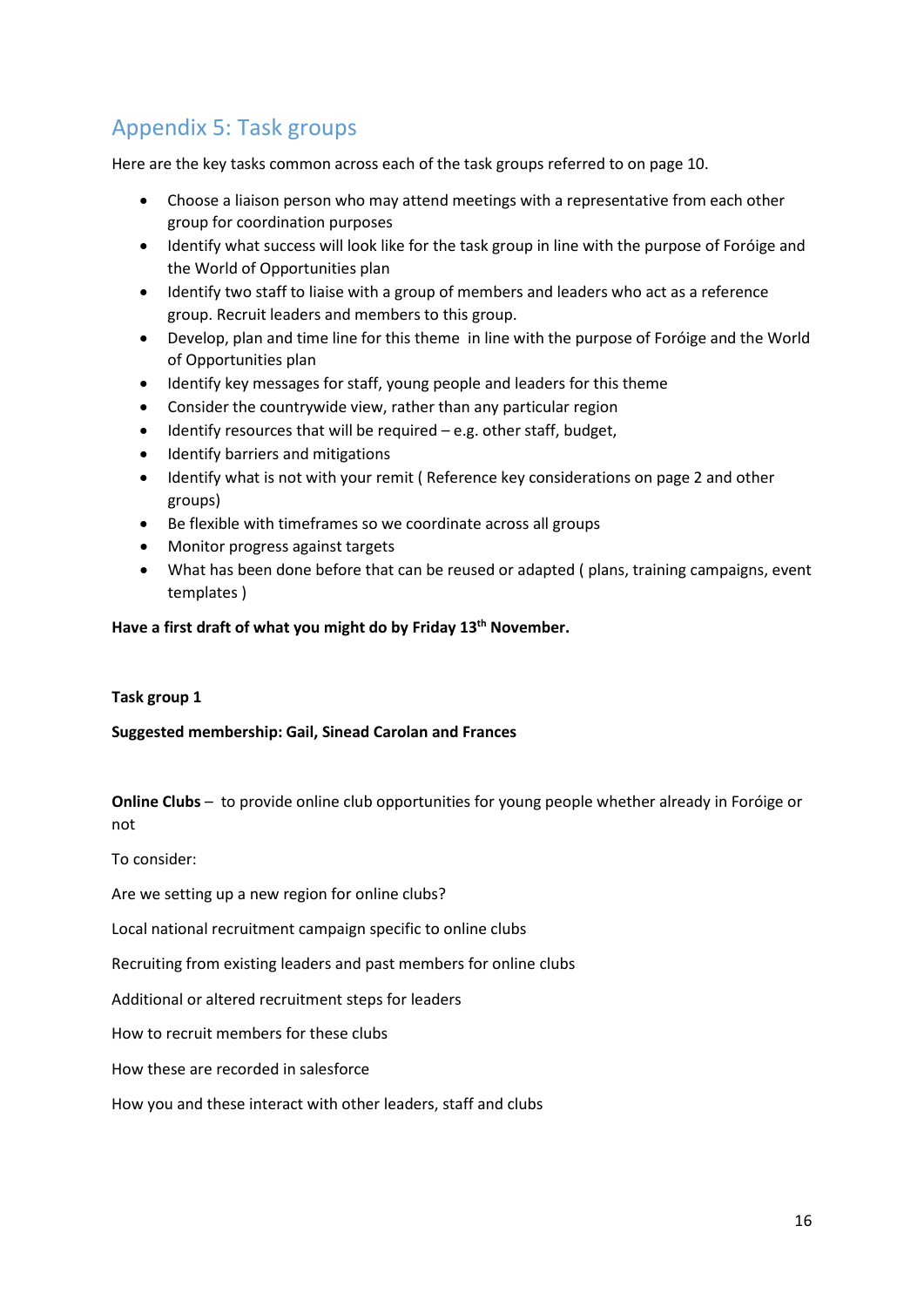### **Task group 2**

**Suggested membership:** Erica, Michelle, Sinead Kennedy, Bridget

**Online Youth Work / Social media engagement** – provide specific training to volunteer leaders in online. Support this plan with targeted planned social media campaigns to inform and recruit.

Training leaders and staff in Zoom, Kahoot, Among Us, online youth work

Promoting use of online youth work to clubs which might normally meet in person

Use of social media as youth engagement and youth work

Including developing and designing social media campaigns in conjunction with the communications team and the events group

#### **Task group 3**

#### **Suggested membership: Gail, Danny, Edel, Eimear, Leslie, Cathy, Cyril**

**Programmes** – aim to ensure young people have access to relevant programmes through their clubs or through the organisation if the clubs do not open.

This may involve:

A timetable of short programme, both Foróige programmes and others, to be offered locally/regionally/nationally.

Recruiting volunteer facilitators and young people to engage in the programmes

Modify programmes for online use as needed.

How will these programmes be offered online locally regionally and nationally

National level programmes so young people can meet others

Time table for these

Club support staff may lead on a number of local programmes which could be signed up for by others around the country

Liason with the DC group to ensure DCs can drive this in their area

How do they match local and national?

What can be done locally what should be locally – but also national offerings- eg Leadership BHBH

#### **Task Group 4**

**Training** – ensure there is a local, regional and national programme of training for members and leaders which supports their involvement in Foróige through the world of opportunities plan.

**Suggested membership: John D, Yvonne, Martin, Sinead Carolan, Brid, Bridget**